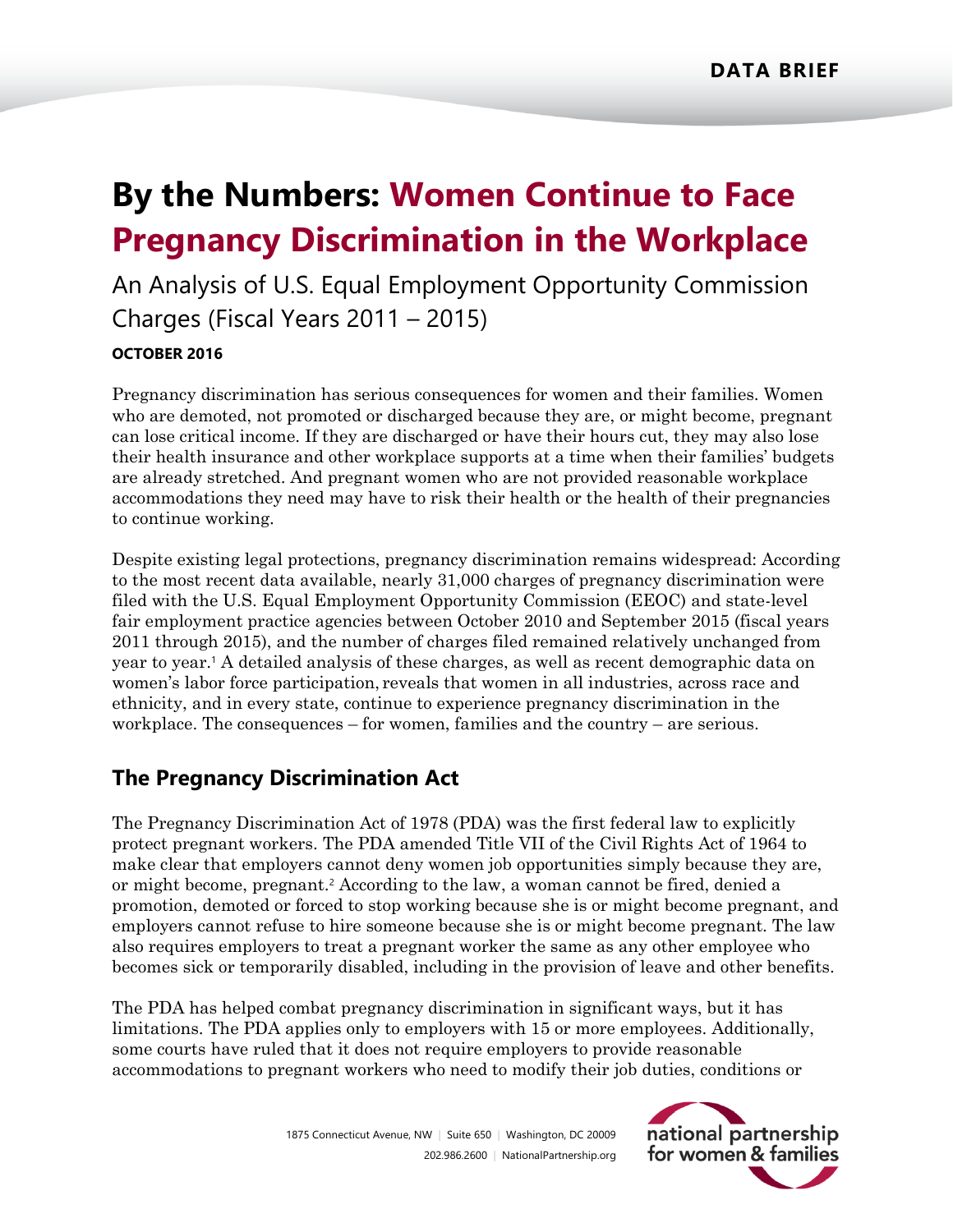schedules as a result of physical limitations related to their pregnancies. However, the U.S. Supreme Court recently held in *Young v. United Parcel Service* that employers are likely violating the PDA if they accommodate most injured or nonpregnant workers with disabilities while refusing to accommodate most pregnant workers with similar needs. <sup>3</sup> The decision clarified the rights of more pregnant women, but some still face uncertainty and additional legislative action is needed.

## **Charges Alleging Pregnancy Discrimination Persist**

#### **RAISING VARIOUS ISSUES**

**Being discharged from employment is the most common reason women file charges of pregnancy discrimination.** Nearly one-third of charges (30.6 percent) were filed by women alleging they were discharged for becoming pregnant. The next most common issues raised were discriminatory terms and conditions of employment (12.1 percent), harassment (7.2 percent) and disciplinary action (4.8 percent).<sup>4</sup>

**Women report that they were denied minor job modifications they needed to continue working while pregnant**, such as being allowed to take more frequent bathroom breaks or carry a water bottle. Between October 2014 and September 2015 (fiscal year 2015), women filed more than 650 charges alleging they were not provided the reasonable workplace accommodations they needed. 5

#### **ACROSS INDUSTRIES**

**Women in every industry report pregnancy discrimination**, including in the industries that employ the most workers and the industries with the highest share of female workers, such as health care and social assistance and educational services.

| Industries <sup>/</sup>                    | Percent of<br><b>Charges</b> | <b>Percent of U.S. Workers</b> |
|--------------------------------------------|------------------------------|--------------------------------|
| <b>Health Care and Social Assistance</b>   | 24.0%                        | 13.5%                          |
| <b>Retail Trade</b>                        | 14.4%                        | 11.2%                          |
| <b>Manufacturing</b>                       | 7.6%                         | 10.3%                          |
| <b>Educational Services</b>                | 4.1%                         | 9.1%                           |
| <b>Accommodation and Food Services</b>     | 11.1%                        | 7.1%                           |
| <b>Professional and Technical Services</b> | 5.0%                         | 7 1%                           |

#### **Table 1. Industries with the Most Workers and Charges of Pregnancy Discrimination Filed with the EEOC (Fiscal Years 2011 through 2015)**<sup>6</sup>

**Table 2. Female-Dominated Industries and Charges of Pregnancy Discrimination Filed with the EEOC (Fiscal Years 2011 through 2015)**<sup>8</sup>

| <b>Industries</b>                              | <b>Percent of</b><br><b>Charges</b> | <b>Percent of Workers Who are Women</b> |
|------------------------------------------------|-------------------------------------|-----------------------------------------|
| <b>Health Care and Social Assistance</b>       | 24.0%                               | 78.5%                                   |
| <b>Educational Services</b>                    | 4.1%                                | 68.9%                                   |
| <b>Finance and Insurance</b>                   | 6.2%                                | 55.7%                                   |
| <b>Accommodation and Food Services</b>         | 11.1%                               | 52.6%                                   |
| <b>Other Services</b>                          | 2.4%                                | 51.8%                                   |
| <b>Management of Companies and Enterprises</b> | 1.2%                                | 49.0%                                   |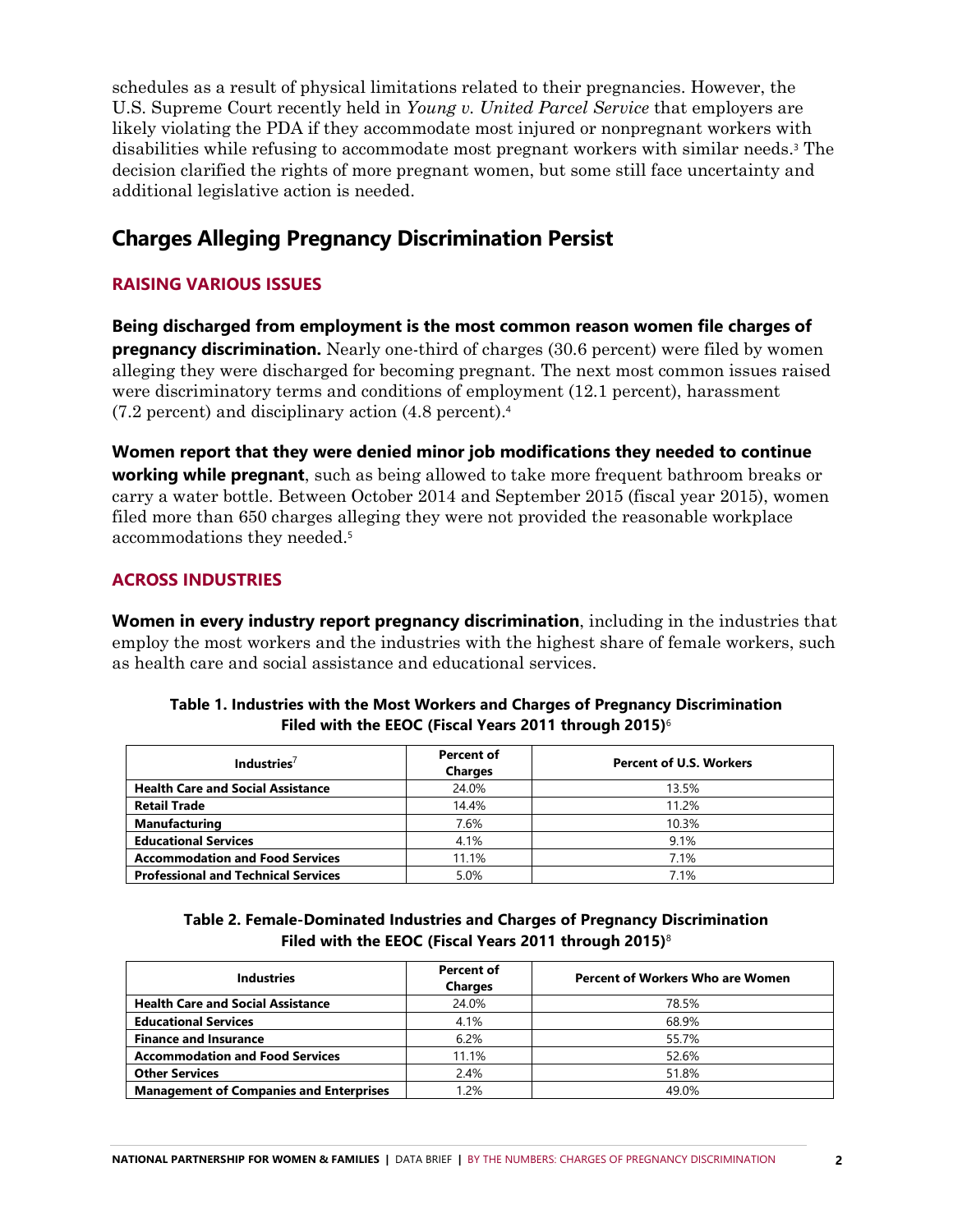#### **ACROSS RACE AND ETHNICITY**

**Women report pregnancy discrimination across races and ethnicities, but black women are disproportionately affected.** Nearly three in 10 charges of pregnancy discrimination (28.6 percent) were filed by black women, yet black women comprise only 14 percent of women in the workforce ages 16 to 54. Black women are also at a higher risk for pregnancyrelated complications like pre-term labor, preeclampsia and hypertensive disorders, <sup>9</sup> which can make a loss of wages and health insurance due to pregnancy discrimination especially challenging.

| Table 3. Charges of Pregnancy Discrimination Filed with the EEOC by Race/Ethnicity |  |  |  |
|------------------------------------------------------------------------------------|--|--|--|
| (Fiscal Years 2011 through 2015) <sup>10</sup>                                     |  |  |  |

| <b>Race/Ethnicity</b>                     | <b>Percent of</b><br><b>Charges</b> | Percent of Race/Ethnicity in Female Labor Force<br>(Ages $16-54$ ) <sup>11</sup> |
|-------------------------------------------|-------------------------------------|----------------------------------------------------------------------------------|
| White                                     | 45.8%                               | 71.5%                                                                            |
| <b>Black or African American</b>          | 28.6%                               | 14 3%                                                                            |
| <b>Hispanic or Latina</b>                 | 8.1%                                | 16.9%                                                                            |
| <b>Asian</b>                              | 2.0%                                | 5.8%                                                                             |
| American Indian or Alaska Native          | 0.9%                                | 0.8%                                                                             |
| Native Hawaiian or Other Pacific Islander | 0.3%                                | 0.2%                                                                             |

#### **ACROSS THE COUNTRY**

**During the time period analyzed, women in all 50 states and the District of Columbia filed charges of pregnancy discrimination.** The 10 jurisdictions with the highest share of charges relative to the number of women in the workforce<sup>12</sup> are listed below; they span every region of the country:

- 1. District of Columbia
- 2. New Mexico
- 3. Delaware
- 4. Nevada
- 5. Alabama
- 6. Missouri
- 7. Arkansas
- 8. Florida
- 9. Georgia
- 10. Tennessee

### **Conclusion**

The PDA was a significant step toward equality for pregnant workers nearly four decades ago, but women in every state, in every industry and across races and ethnicities continue to report that they experience pregnancy discrimination in the workplace.

Stronger protections for pregnant workers, including federal and state laws like the [Pregnant Workers Fairness Act,](http://www.nationalpartnership.org/research-library/workplace-fairness/pregnancy-discrimination/fact-sheet-pwfa.pdf) robust enforcement of the PDA and continued education about existing legal rights, are critical to combatting and, ultimately, eliminating pregnancy discrimination in this country.

<sup>1</sup> Individuals who believe they have been discriminated against at work, including on the basis of pregnancy, can file a "charge of discrimination" – herein referred to as a "charge" – with the EEOC and state-level Fair Employment Practice Agencies (FEPAs) alleging discrimination. The National Partnership's analysis of charges by state included both charges filed with the EEOC as well as with state-level FEPAs. The analyses by issue, industry and race and ethnicity include only charges filed with the EEOC. 2 Pregnancy Discrimination Act of 1978 § 1, 42 U.S.C. § 2000e(k).